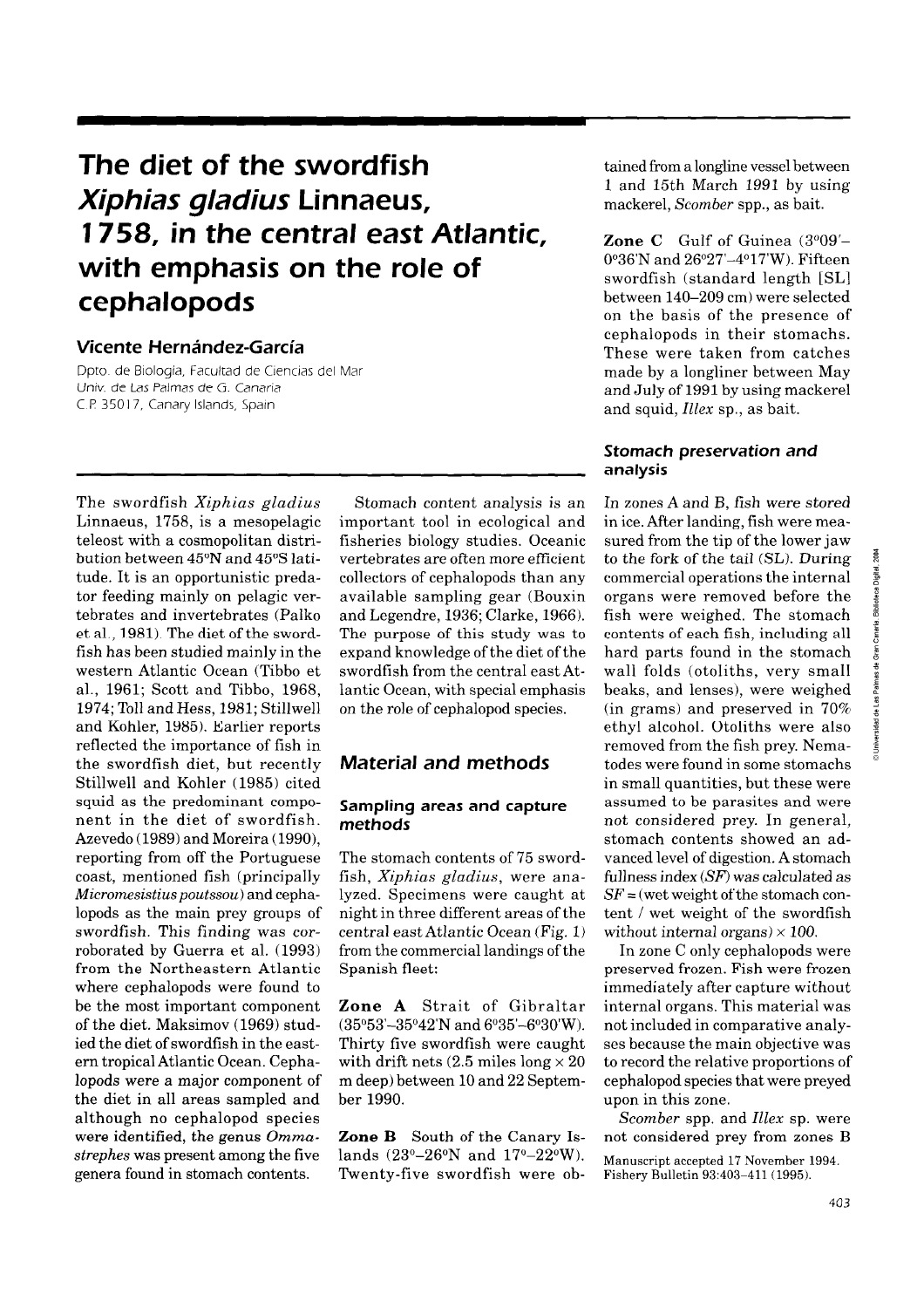$30^\circ$  $10<sup>°</sup>$  $20^{\circ}$ N Zone  $40^{\circ}$  $\frac{1}{30^{\circ}}$ Zone B  $20^{\circ}$ **AFRICA**  $10^{\circ}$ **Zone C**  $\overline{\mathbf{C}}$ -7  $O^{\circ}$ **Figure 1**  Locations of the swordfish Xiphias gladius fishing grounds in the central east Atlantic Ocean where samples were

and C respectively because they were used as bait. Prey items were identified to the lowest taxonomic category possible. Fish were identified from otoliths and bones (otolith guides of Harkonen (1986), Hecht and Hecht (1979), and author's collection). Crustaceans were classified from externa1 parts of the skeleton (Zariquiey-Alvarez, 1968). Lower beaks (LB) were used as the primary means for classification of cephalopods, and beak identity was established by methods described by Clarke (1962,1980,1986a) and supplemented by a collection of cephalopod beaks (including beaks removed from locally caught cephalopods); upper beaks, other morphological characters (Hess and Toll, 1981), and distributional knowledge (Nesis, 1987) were used in some cases as well. Nearly al1 the beaks collected were fresh. Al1 lower beaks were identified to the lowest taxon possible and the lower rostral length (LRL) or, in the order Sepiida,

obtained in 1990-91.

the hood length (LHL) (defined in Clarke, 1962,1980) were measured by digital caliper or steroscopic microscope and eyepiece micrometer. Mantle lengths (ML in mm) and weights (W in g) of the cephalopods from which lower beaks came were then estimated from LRL's or LHL's by using relationships published elsewere (Clarke 1962,1980,1986a; Pérez-Gándaras, 1983; Wolff, 1982 (cited by Clarke, 1986a), Wolff and Wormuth, 1979).

Despite the advanced state of digestion of stomach contents, an attempt was made to examine the importance of each prey item. Two methods of stomach content analysis were used: percent numerical abundance and percent occurrence (Hyslop, 1980). A coefficient of prey numerical frequency,  $\%$  No. =  $(Ni)$  $N_t \times 100$ , and a coefficient of prey frequency, % occurrence =  $(Nsi/Nsf) \times 100$  were calculated; where  $Ni$  is the number of prey of each group i, Nt is the total number of prey, Nsi is the number of stomachs containing each group  $i$ , and Nsf is the total number of stomachs with food. An index of prey numerical importance (Castro, 1993) was also obtained as  $%$ importance = (% No.  $\times$  % occurrence)<sup>1/2</sup>  $\times$  100.

### **Comparative analysis of degradation of hard**  structures

Free hard structures (otoliths, beaks, and eye lenses) were often found in the stomach contents. To estimate the importance of each prey item from the refractory or hard structures, it is important to know the rate of degradation by stomach acids.

Otoliths (sagittae) from four chub mackerel, Scomber japonicus (18 to 20 cm SL), similar in size to those found in the swordfish stomachs, and five otoliths of blue whiting, Micromesistius poutassou, from head-specimens found in swordfish stomachs were used to determine the rate of otolith degrada-  $\frac{1}{2}$  tion. Otolith lengths, taken on the longest axis, were between 3.70 and 4.10 mm for *Scomber* and between 10.81 and 13.53 mm for Micromesistius. Beaks from eleven Illex coindetii and two Todarodes sagittatus were used, with LRL's between 3.90 and 6.19 mm and 7.53 and 8.41 mm, respectively. Degradation of six eye lenses, three belonging to *T* sagittatus and three belonging to fish species, were also analyzed.

Hard structures were placed in a hydrochloric acid  $(HCl)$  solution (pH=1.1; value lower than the range reported by Jobling and Breiby [1986] for fish in which the digestive process had begun), and the temperature was maintained between 18 and 20°C. The experiment was carried out for 48 hours. Old acid solutions were replaced with fresh solutions after 24 hours.

Cephalopod beak digestion (measured as decreasing upper rostral length, lower rostral length, and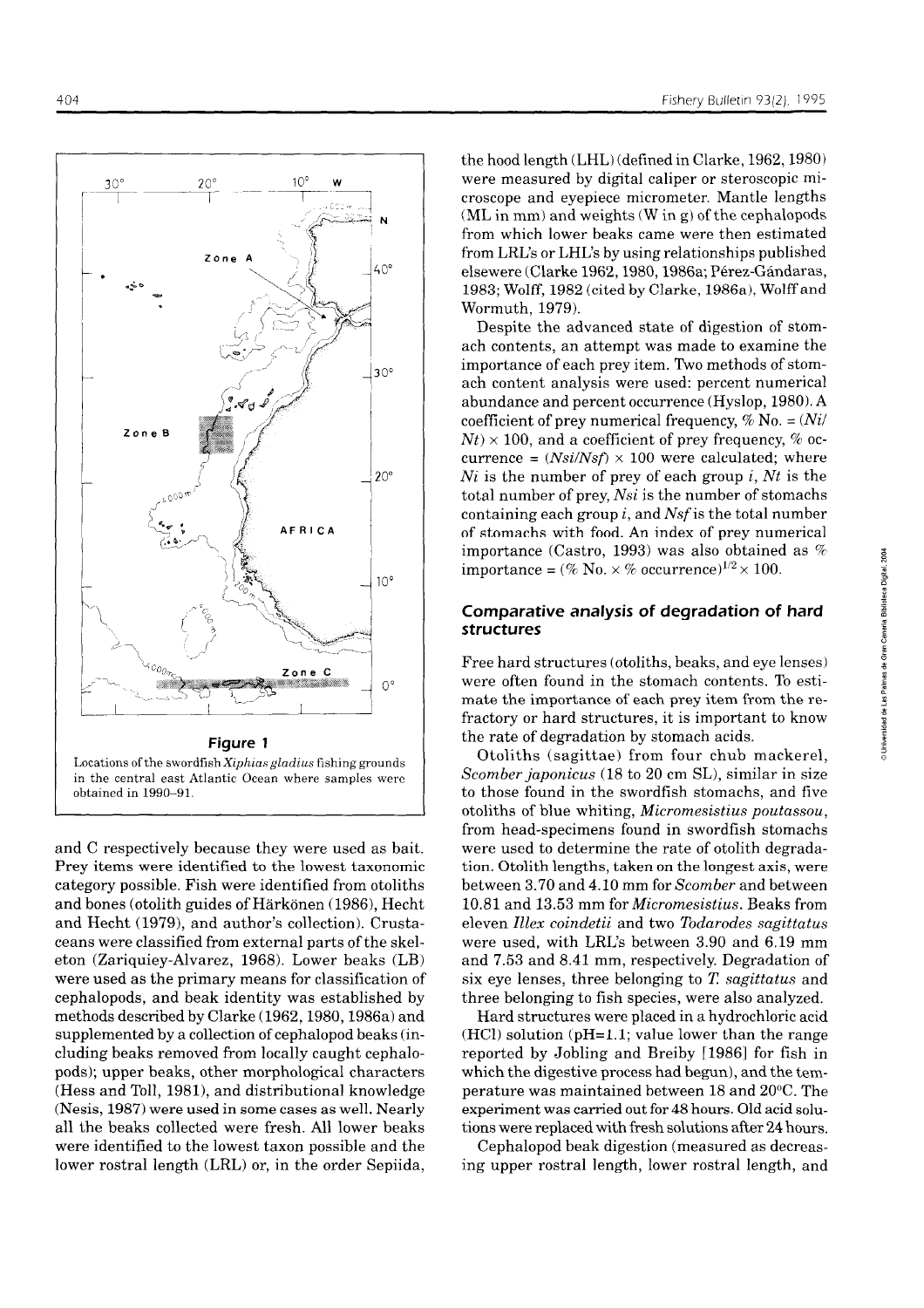lower wing length) and eye lens digestion (measured as decreasing lens diameter) were measured every 12 hours. Otolith digestion (measured as decrease of the longest axis length) was measured at intervals of 12 hours for blue whiting, although the third interval was divided into two intervals (measuring each 6 hours). Otolith digestion was measured at intervals of 2.5 or 1 hour for the chub mackerel.

# **Results**

### **Stomach fullness analysís**

Data on fish length (SL), weight (W), and stomach fullness (SF) from zones A and B are given in Table 1. Values of SF in zone A were higher than those in zone B. In the latter area four stomachs were empty whereas in zone A all stomachs had contents.

### **Stomach contents analysis**

**ZoneA** The swordfish diet consisted of fish, cephalopods, and decapods (Table 2). Fish were the most important item by number (93.33%, Table 2), although in 20% of the stomachs analyzed fish were represented by only otoliths and bones. **A** total of 832 otoliths were collected. Most bone remains could not be identified. Many of them consisted of a large spinal column (as long as 78.5 cm). It was estimated that otoliths and spines belonged to a total of 476 fish. Blue whiting, Micromesistius poutassou, was the most important prey species by number (37.81%, Table **3).** 

Cephalopods were detected in 17.14% of the stomachs sampled, and the number of specimens was estimated as 26 (Table 2). They were always present in those fish with the highest SF. The Ommastrephidae was the most important family by number (35.6%) and Todarodes sagittatus was the predominant species (23.4%). The Histioteuthidae ranked second in importance **(21.45%)** and Histioteuthis bonnellii was the dominant species (11.4%, Table 4).

Decapods of the order Natantia were found in the stomach contents of two individuals (Table 2), and a large specimen was identified as Acanthephyra purpurea.

**Zone B** In zone B the swordfish diet consisted of cephalopods and fish. Cephalopods represented the most common food item in this area, revealing the highest index of numerical importance (67.89%, Table 2). A group of six pairs of beaks and one free upper beak with the same shape could not be assigned to any family. These were called "Unknown A." A description and sketches of this beak type (Fig. 2) are given in the Appendix. Ommastrephidae was the

| Table 1                                                                                                                                                               |
|-----------------------------------------------------------------------------------------------------------------------------------------------------------------------|
| Swordfish Xiphias gladius data from zones A and B: length (SL) in cm, weight (W) in Kg, and stomach fullness (SF). n is the<br>number of fish collected in each zone. |
|                                                                                                                                                                       |

|             |                  |             | SL    |           |            | W     |       | SF          |      |      |  |
|-------------|------------------|-------------|-------|-----------|------------|-------|-------|-------------|------|------|--|
|             | $\boldsymbol{n}$ | Range       | Mean  | <b>SD</b> | Range      | Mean  | SD    | Range       | Mean | SD   |  |
| Zone A $35$ |                  | $103 - 193$ | 142.4 | 17.72     | $20 - 132$ | 56.95 | 29.71 | $0.1 - 9.0$ | 2.46 | 2.29 |  |
| Zone B $25$ |                  | $112 - 201$ | 153.3 | 24.54     | $13 - 102$ | 40.40 | 24.36 | $0 - 5.3$   | 0.75 | 1.37 |  |

| Table 2           |        |            |            |                                                                                                                                  |            |            |            |  |  |  |  |  |  |  |
|-------------------|--------|------------|------------|----------------------------------------------------------------------------------------------------------------------------------|------------|------------|------------|--|--|--|--|--|--|--|
|                   |        |            |            | Comparison of the dietary importance of the three major forage categories observed in swordfish stomachs from zones $A(35$ fish) |            |            |            |  |  |  |  |  |  |  |
|                   |        |            |            | and B (21 fish). Data are given in terms of numerical frequency, frequency of occurrence, and index of numerical importance.     |            |            |            |  |  |  |  |  |  |  |
|                   |        |            |            |                                                                                                                                  |            |            |            |  |  |  |  |  |  |  |
|                   |        | Zone A     |            |                                                                                                                                  | Zone B     |            |            |  |  |  |  |  |  |  |
|                   | Y.     | $\gamma_c$ | %          |                                                                                                                                  | $C_{\ell}$ | $\sigma_c$ | Y,         |  |  |  |  |  |  |  |
| Forage category   | number | occurrence | importance | Forage category                                                                                                                  | number     | occurrence | importance |  |  |  |  |  |  |  |
| Fish              | 93.33  | 100.0      | 88.78      | Fish                                                                                                                             | 28.57      | 42.85      | 32.10      |  |  |  |  |  |  |  |
| Cephalopods       | 5.09   | 17.14      | 8.54       | Cephalopods                                                                                                                      | 71.42      | 76.19      | 67.89      |  |  |  |  |  |  |  |
| Decapod crustacea | 1.56   | 5.71       | 2.66       | Decapod crustacea                                                                                                                | 0.0        | 0.0        | 0.0        |  |  |  |  |  |  |  |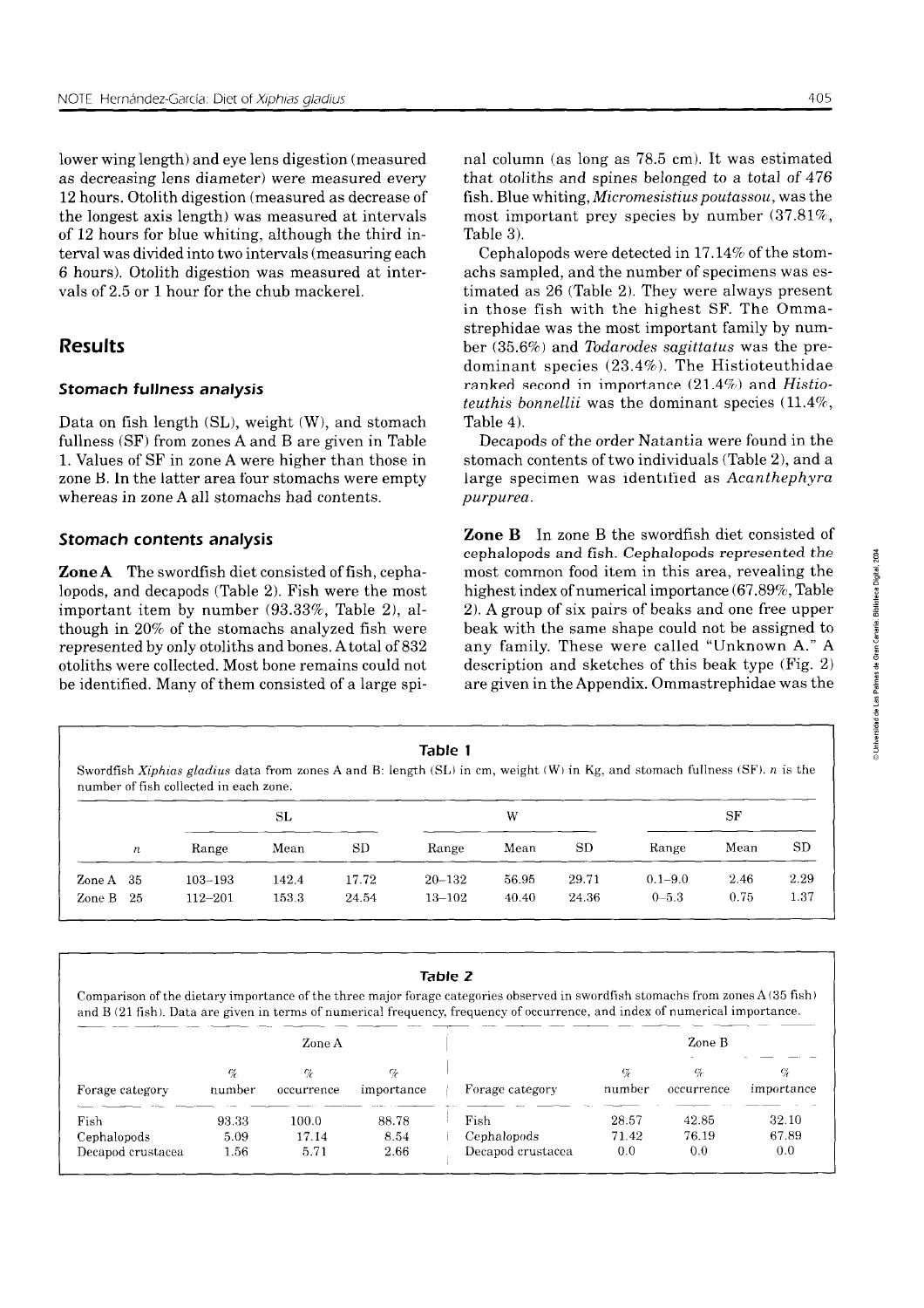| 06                                                                                                                                                                                                                                                         |            |                |                |                |            |                | Fishery Bulletin 93(2), 199. |  |  |  |  |
|------------------------------------------------------------------------------------------------------------------------------------------------------------------------------------------------------------------------------------------------------------|------------|----------------|----------------|----------------|------------|----------------|------------------------------|--|--|--|--|
| Fish species occurring in the diet of the swordfish Xiphias gladius in zones A and B (35 and 9 swordfish stomachs containing fish,<br>respectively) expressed in terms of numerical frequency, frequency of occurrence, and index of numerical importance. |            |                |                | Table 3        |            |                |                              |  |  |  |  |
|                                                                                                                                                                                                                                                            |            | Zone A         |                |                | Zone B     |                |                              |  |  |  |  |
| Species                                                                                                                                                                                                                                                    | $%$ number | $%$ occurrence | $%$ importance | Species        | $%$ number | $%$ occurrence | $%$ importance               |  |  |  |  |
| <i>Micromesistius</i><br>poutassou                                                                                                                                                                                                                         | 37.81      | 80.00          | 38.61          | Diaphus sp.    | 16.66      | 22.22          | 18.35                        |  |  |  |  |
| Scomber japonicus                                                                                                                                                                                                                                          | 3.78       | 22.85          | 6.53           | Thunnus sp.    | 5.55       | 11.11          | 7.49                         |  |  |  |  |
| Capros aper                                                                                                                                                                                                                                                | 2.10       | 8.57           | 2.97           | Not identified | 77.77      | 77.77          | 74.16                        |  |  |  |  |
| Lepidopus<br>caudatus                                                                                                                                                                                                                                      | 1.47       | 20.00          | 3.80           |                |            |                |                              |  |  |  |  |
| Trachurus sp.                                                                                                                                                                                                                                              | 1.26       | 14.28          | 2.97           |                |            |                |                              |  |  |  |  |
| Merluccius<br>merluccius                                                                                                                                                                                                                                   | 0.84       | 5.71           | 1.53           |                |            |                |                              |  |  |  |  |
| Thunnus sp.                                                                                                                                                                                                                                                | 0.21       | 2.85           | 0.54           |                |            |                |                              |  |  |  |  |
| Not identified                                                                                                                                                                                                                                             | 52.52      | 71.42          | 43.00          |                |            |                |                              |  |  |  |  |
|                                                                                                                                                                                                                                                            |            |                |                |                |            |                |                              |  |  |  |  |





shoulder region at positions shown in D. Cartilage is indicated by

arrows and dotted area.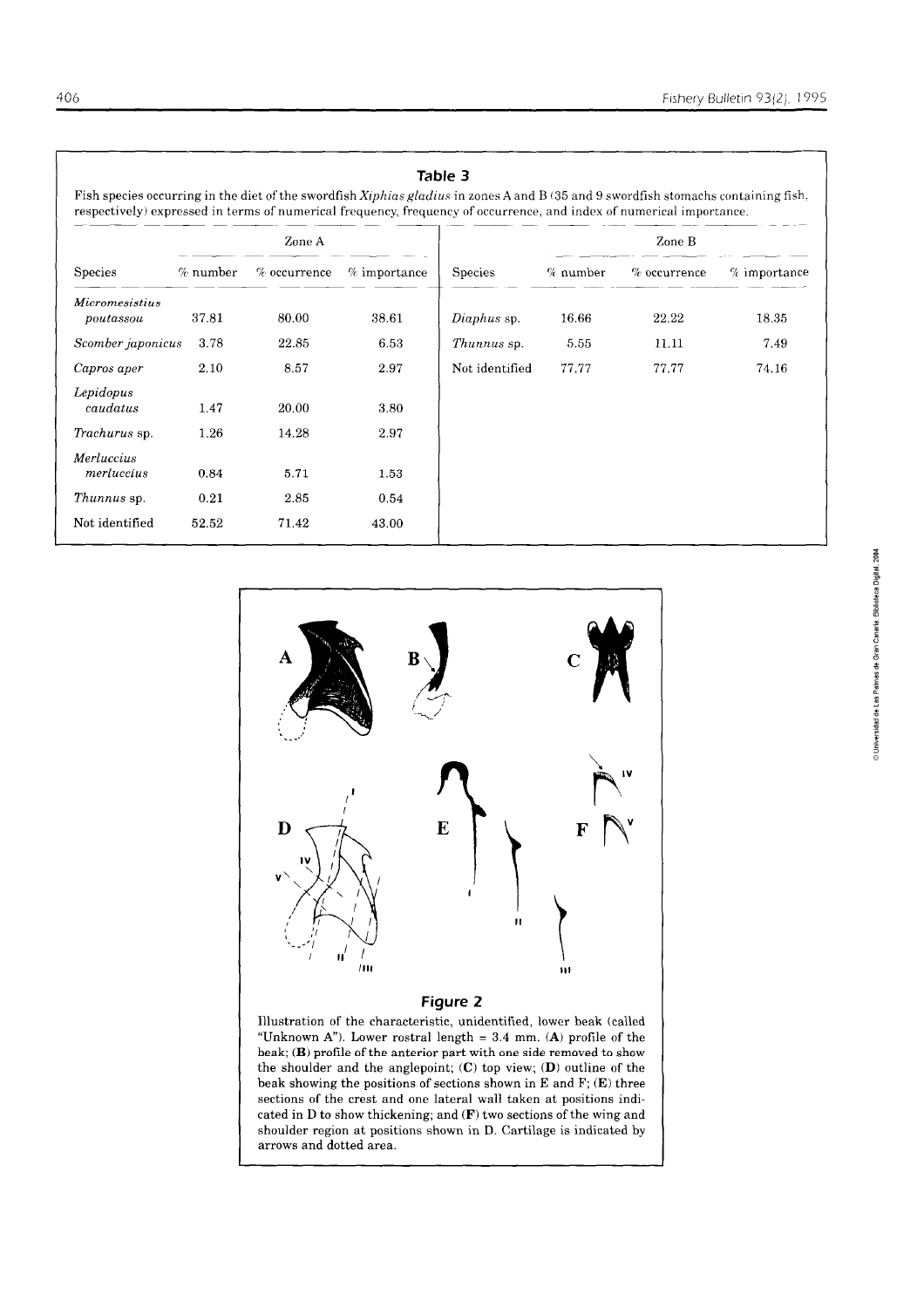### **Table 4**

Cephalopods in the diet of the swordfish Xiphias *gladius* from zones A, B, and C (6, 16, and 15 swordfish with cephalopod remains, respectively). Number of cephalopods (n), index of numerical importance (IN), range of lower rostral length (LRL), range of estimated mantle length (ML), and range of estimated body weight (W) in each zone. The percentage by number of each species 1986; d = Pérez-Gándaras, 1983; e = Wolff and Wormuth, 1979; f = Wolff, 1982). A specimen identified and counted from upper beaks is indicated by an asterisk (\*). Broken beaks are indicated by (R).

| in all areas together is also given. The equation used is given under the symbol (A) ( $a =$ Clarke, 1962; b = Clarke, 1980; c = Clarke,<br>1986; d = Pérez-Gándaras, 1983; e = Wolff and Wormuth, 1979; f = Wolff, 1982). A specimen identified and counted from upper<br>beaks is indicated by an asterisk (*). Broken beaks are indicated by (R). |                  |                    |                           |                                   |                             |                                    |                           |                                           |                           |                                       |                            |                    |                           |                        |                             |                                      |                                               |
|------------------------------------------------------------------------------------------------------------------------------------------------------------------------------------------------------------------------------------------------------------------------------------------------------------------------------------------------------|------------------|--------------------|---------------------------|-----------------------------------|-----------------------------|------------------------------------|---------------------------|-------------------------------------------|---------------------------|---------------------------------------|----------------------------|--------------------|---------------------------|------------------------|-----------------------------|--------------------------------------|-----------------------------------------------|
|                                                                                                                                                                                                                                                                                                                                                      | Zone A           |                    |                           |                                   |                             | Zone B                             |                           |                                           |                           |                                       | Zone C                     |                    |                           |                        |                             | All zones                            |                                               |
| Group or<br>Species                                                                                                                                                                                                                                                                                                                                  | $\boldsymbol{n}$ | $\%$<br>IN         | LRL<br>(mm)               | ML<br>(mm)                        | W<br>(g)                    | $\it n$                            | $\%$<br>IN                | <b>LRL</b><br>(mm)                        | ML<br>(mm)                | W<br>(g)                              | $\boldsymbol{n}$           | $c_{\!\ell}$<br>IN | LRL<br>(mm)               | ML<br>(mm)             | W<br>(g)                    | $\%$ – A                             |                                               |
| Family Spirulidae<br>Spirula spirula                                                                                                                                                                                                                                                                                                                 |                  |                    |                           |                                   |                             | 1                                  | 2.6                       | 0.7                                       | 20.4                      | 1.0                                   |                            |                    |                           |                        |                             | 0.9 c                                |                                               |
| <b>Family Sepiidae</b><br>Sepia officinalis                                                                                                                                                                                                                                                                                                          | 1                | 5.0                | 4.0                       | 97                                | 34                          |                                    |                           |                                           |                           |                                       |                            |                    |                           |                        |                             | 0.9                                  | d                                             |
| <b>Family Loliginidae</b><br>Loligo vulgaris                                                                                                                                                                                                                                                                                                         |                  |                    |                           |                                   |                             | 2                                  | 3.7                       | $3.9 - 4.2$                               | 286-311 437-542           |                                       |                            |                    |                           |                        |                             | $1.7 \text{ } c$                     |                                               |
| Family<br>Ancistrocheiridae<br>Ancistrocheirus lesueuri                                                                                                                                                                                                                                                                                              | $\mathbf{1}$     | 5.0                | 5.6                       | 186                               | 379                         |                                    |                           |                                           |                           |                                       | 1                          | 3.0                |                           | 170                    |                             | 1.7                                  | b                                             |
| Family<br>Octopoteuthidae<br>Octopoteuthis rugosa                                                                                                                                                                                                                                                                                                    | $\mathbf{1}$     | 5.0                | 12.4                      | 215                               | 401                         |                                    |                           |                                           |                           |                                       |                            |                    |                           |                        |                             | 0.9 <sub>b</sub>                     |                                               |
| Family<br>Onychoteuthidae<br>Onychoteuthis A<br>Onychoteuthis B<br>Onychoteuthis C                                                                                                                                                                                                                                                                   |                  |                    |                           |                                   |                             | 3                                  |                           | $6.5 \quad 3.2 - 4.5$                     |                           | 166-245 132-466                       | 1<br>1<br>$\boldsymbol{6}$ | 3.0<br>3.0<br>17.2 | 6.6<br>3.0<br>$3.0 - 4.4$ | 373<br>154<br>154-243  | 1,923<br>105<br>$109 - 451$ | $3.5\,$<br>0.9<br>5.3 f              | f<br>$-f$                                     |
| <b>Family Gonatidae</b><br>Gonatus sp. ?                                                                                                                                                                                                                                                                                                             | $1*$             | 5.0                |                           |                                   |                             |                                    |                           |                                           |                           |                                       |                            |                    |                           |                        |                             | $0.9 -$                              |                                               |
| <b>Family Histioteuthidae</b><br>Histioteuthis bonnellii<br>Histioteuthis dofleini<br>Histioteuthis A                                                                                                                                                                                                                                                | $5*$<br>1<br>1   | 11.4<br>5.0<br>5.0 | $6.4 - 7.9$<br>7.0<br>2.8 | $74 - 88$<br>128<br>48            | 247-377<br>435<br>53        |                                    |                           |                                           |                           |                                       | 3                          | 8.3                | $5.4 - 6.9$               | 95-121                 | 235-435                     | 4.4<br>3.5<br>0.9                    | $\mathbf b$<br>bf<br>$\mathbf b$              |
| Family Brachioteuthidae<br>Brachioteuthis sp.                                                                                                                                                                                                                                                                                                        |                  |                    |                           |                                   |                             | 1                                  |                           | $2.6$ 1.6                                 | 48                        | 3                                     |                            |                    |                           |                        |                             | 0.9 <sub>c</sub>                     |                                               |
| Family Ommastrephidae<br>Todaropsis eblanae<br>Todarodes sagittatus<br>Ommastrephes bartrami<br>Sthenoteuthis pteropus<br>Ommastrephid species                                                                                                                                                                                                       | 2<br>7*<br>1     | 7.2<br>23.4<br>5.0 | $R-4.3$<br>8.5            | $R-141$<br>4.4-6.9 172-274<br>303 | $R-189$<br>149-517<br>1,383 | $2*$<br>3<br>$10*$<br>$\mathbf{1}$ | 5.6<br>8.0<br>20.6<br>2.6 | 6.5<br>$4.5 - 8.1$<br>$8.1 - 12.9$<br>1.6 | 260<br>180-289<br>336-531 | 448<br>$185 - 1,170$<br>$787 - 7,508$ |                            | $22^*$ 41.6        |                           | $5.3 - 10.8$ 218 - 442 | $375 - 4,052$               | $1.7\,$<br>8.0<br>3.5<br>28.3<br>0.9 | d<br>ba<br>a<br>e<br>$\overline{\phantom{a}}$ |
| <b>Family Thysanoteuthidae</b><br>Thysanoteuthis rhombus                                                                                                                                                                                                                                                                                             |                  |                    |                           |                                   |                             | 4                                  |                           | $7.5$ $3.3 - 7.6$                         |                           | 252-727 670-8,613                     | $4*$                       | 11.8               | $4.2 - 5.9$               |                        | 351-543 1,402-4,052         | $7.0\degree$ c                       |                                               |
| <b>Family Mastigoteuthidae</b><br>Mastigoteuthis sp.                                                                                                                                                                                                                                                                                                 | $\mathbf{1}$     | 5.0                | 5.6                       |                                   |                             |                                    |                           |                                           |                           |                                       |                            |                    |                           |                        |                             |                                      | $0.9\phantom{0}$ $-$                          |
| Family Grimalditeuthidae<br>Grimalditeuthis bomplandi                                                                                                                                                                                                                                                                                                |                  |                    |                           |                                   |                             |                                    |                           |                                           |                           |                                       | 1                          | $3.0\,$            | 3.9                       |                        |                             | $0.9 -$                              |                                               |
| <b>Family Cranchiidae</b><br>Teuthowenia megalops<br>Teuthowenia sp.<br>Megalocranchia sp.                                                                                                                                                                                                                                                           | $\mathbf{1}$     | 5.0                | 4.1                       | 179                               | 56                          | 2                                  | 5.3                       | $5.1 - 5.4$                               | 276-297                   |                                       | 1                          | 3.0                | 2.8                       |                        |                             | 0.9 c<br>$0.9 -$<br>1.7 <sub>b</sub> |                                               |
| Family Argonautidae<br>Argonauta sp.<br>Unknown A                                                                                                                                                                                                                                                                                                    | $1^*$            | 5.0                |                           |                                   |                             | 6<br>$7*$                          | 14.0                      | $13.0$ $3.8 - 7.2$<br>$3.0 - 4.4$         |                           |                                       |                            |                    |                           |                        |                             |                                      | $6.2 -$<br>$6.2 -$                            |
| Not identified                                                                                                                                                                                                                                                                                                                                       | $\boldsymbol{2}$ | $7.2\,$            |                           |                                   |                             | 3                                  | 8.0                       | $\overline{\phantom{0}}$                  |                           |                                       | $\boldsymbol{2}$           | 5.9                |                           |                        |                             |                                      | $6.2 -$                                       |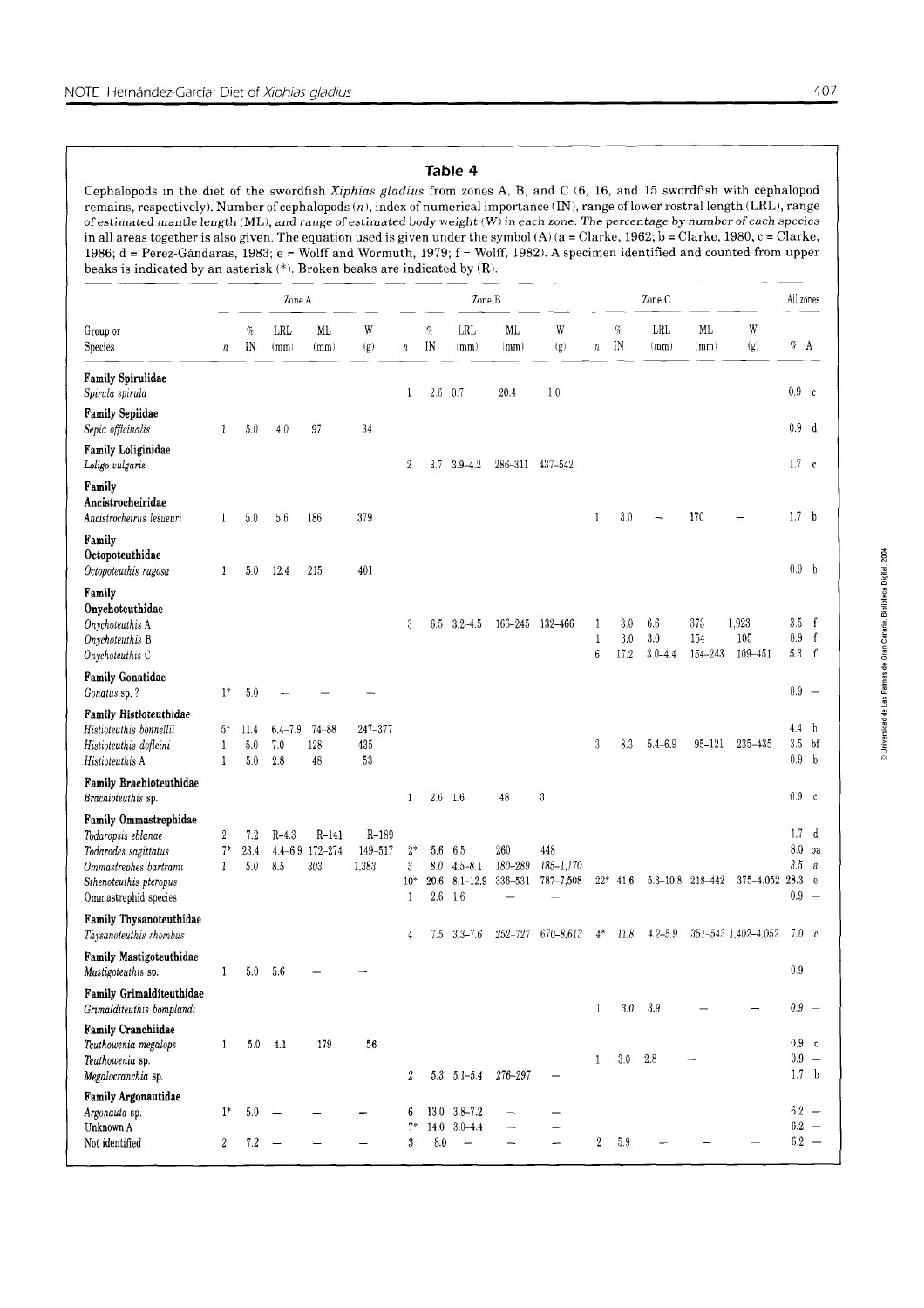most important family by number  $(36.8\%)$ , and the orangeback squid, Sthenoteuthis pteropus, was the most important species (20.6%, Table 4).

Eighteen fish were counted from spinal columns and otoliths with an index of numerical importance of 32.10% (Table 2). Fish were found together with cephalopods in 19.0% of the stomachs containing food. In zone A the numbers of free lenses of fish and cephalopods were similar. However, only 32 cephalopod lenses were found in zone B; fish lenses were not found.

**Zone C** A total of 46 cephalopods were found in stomachs from zone C. The family Ommastrephidae, represented solely by Sthenoteuthis pteropus, was the most important species by number (41.6%) and estimated weight (Table 4). The Onychoteuthidae ranked second in importance by number but not by weight.

In the combination of all three zones, the Ommastrephidae, Onychoteuthidae, Histioteuthidae, and Thysanoteuthidae were the most important cephalopod families by number in swordfish diet (67.9%); other families are probably occasional prey. The most important species was Sthenoteuthis pteropus (28.3%, Table 4). The S. pteropus collected were mostly females, as evidenced by their large MES (females can reach 650 mm ML and males 280 mm ML, Zuev et al., 1985) and by the presence of large oviducts. Moreover of the "Unknown A" species, five cephalopod species (Brachioteuthis sp., Grimalditeuthis bomplandi, Megalocranchia sp., Octopoteuthis rugosa, and Spirula spirula) were identified for the first time in swordfish stomach contents.

### **Comparative analysis of hard structure degradation**

Otoliths (sagittae) of Scomber japonicus were dissolved after an average time of 6 hours and 47 minutes (% decrease of otolith length= $2.121 + 14.424$ T, SD=5 min; Fig. **3).** Otolith length decreased significantly over a period of one hour (ANOVA, df=14,  $P{=}5.0425\times10^{-5}$  ).

Otoliths of Micromesistius poutassou showed a significant decrease in length after an interval of 12 hours (ANOVA, df=8,  $P=1.7605 \times 10^{-2}$ ). After 48 hours, they had lost 40% of their length (% decrease of otolith length= $1.932 + 0.843$ T, Fig. 3) but still maintained their original shape.

Lower rostral length and upper rostral length did not differ significantly after 48 hours in acid (ANOVA, **<sup>g</sup>** df=24,  $P=0.95588$  and df=24,  $P=0.93221$ , respectively). In addition, wing length of the lower beak did not differ significantly after 48 hours (ANOVA,  $df=24$ ,  $P=0.97319$ ). No significant differences were found for fish and cephalopod eye lense diameter af- **f**  ter 48 hours (ANOVA, df=4,  $P=0.50454$  and df=4,  $P=0.89424$ , respectively).



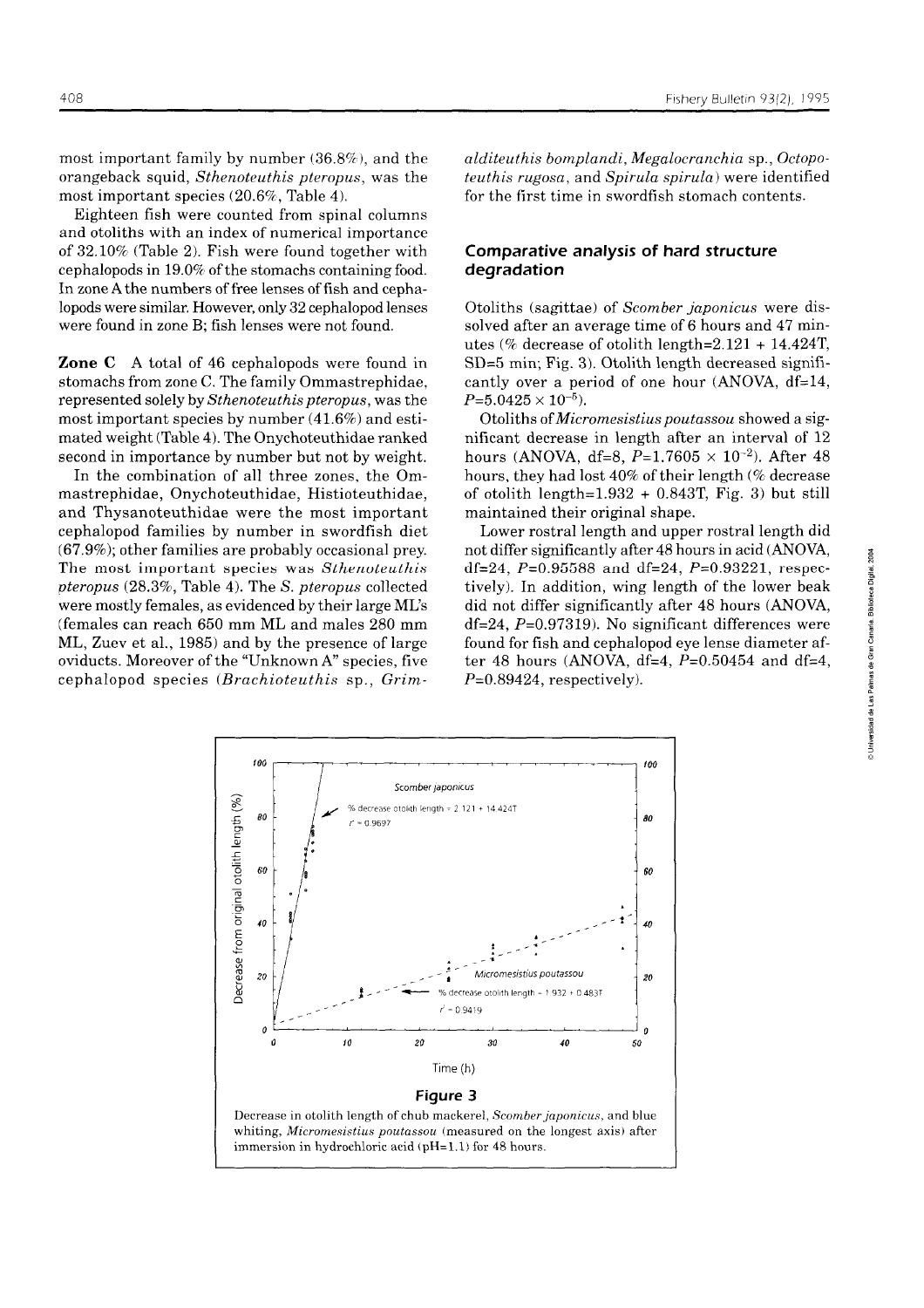# **Discussion**

Commercial longline fishing generally lasts for 12- 14 hours and the fish caught can remain alive for many hours (Boggs, 1992); thus digestion of stomach contents is continuous. Moreover, regurgitation regularly occurs (Tibbo et al., 1961). This may bias values of stomach fullness. The period of study was limited in each area and sample sizes were not large, precluding statistical analysis. However, the diet of swordfish appeared to show substantial variation between areas. In neritic areas (zone A) swordfish preyed upon pelagic and benthic species of fish and squids, whereas in oceanic areas (zone B) they preyed mainly on squids (Table 2). This pattern was also observed by Maksimov (1969). In addition, Carey- *and*  Robison (1981) showed that in neritic areas swordfish have a different ecology and migration pattern from that found in oceanic waters. In neritic areas, swordfish are found near the bottom during the day light, feeding mainly on benthic species (i.e. Capros aper and Merluccius merluccius in this study, Table 3); at night, they move offshore to feed actively on squid and other migrating fauna concentrated near the surface (i.e. Todarodes sagittatus in this study, Table 4). In oceanic waters, swordfish undergo a diel vertical migration reaching about 600 m at noon and ascending to shallow waters at night; they can prey actively on oegopsid squids at both ends of the migration (Carey and Robison, 1981). The mean number of cephalopods per stomach was 0.7 in zone A, similar to data reported by Moreira (1990). In zone B (oceanic waters) the mean was 1.8, similar to the value of 2.1 calculated from data obtained by Guerra et al. (1993). In zone C, the mean nurnber of cephalopds per stomach was 3. Bane (in Fonteneau and Marcille, 1991) also showed that cephalopod-prey are more important in oceanic waters than inshore for yellowfin tuna, Thunnus albacares.

From analysis of degradation, otoliths were strongly eroded by acid; large, thick otoliths dissolved more slowly than small, thin ones. Cephalopod beaks and eye lenses and fish eye lenses were not affected by acid. Fish were the item with the highest index of numerical importance (Table 2) in zone A. However, the value obtained must be treated with caution because the otoliths of *Micromesistius poutassou* may accumulate owing to the structure of the stomach wall and the time necessary to dissolve them (Fig. 3). The otoliths of Scomber japonicus were not found free, a feature that accords with the results of the analysis of degradation. Therefore, if evaluation of fish biomass is based on the presence of otoliths, biomass may be overestimated for fish with large and dense otoliths  $(i.e. M.$ poutassou). Fish with smaller and weak otoliths may be underestimated as was observed by both da Silva

and Neilson (1985) and Jobling and Breiby (1986). However, the rate of degradation of otoliths in this study may be overestimated because the acidity was greater than the value reported in general for fish stomach acids (pH=2.0-3.0) after the digestive process has begun. Because cephalopod eye lenses and fish eye lenses are not affected by acid, as noted by Clarke (1986b), the number of lenses found in a stomach rnay be a means of estimating the relative importance of cephalopods and fish in the diet. However, the percentage of occurrence of fish (counted from whole fish and free otoliths) was similar to that obtained by Azevedo (1989) and Moreira (1990) in areas nearest to zone A. In zone B, if eye lenses of fish and cephalopods are considered, both of which experience a similar rate of digestion, the relative importance of fish in the diet is less than what was indicated by data from the otoliths.

The importance (based on % number) of Sthenoteuthis pteropus in zone C is not surprising given the large abundance of this species at these latitudes (Voss, 1966; Zuev et al., 1985). The preferred temperature range for swordfish is from  $25^{\circ}$  to  $29^{\circ}$ C  $_{\circ}$ <sup>3</sup> (Ovchinnikov, 1970) which is nearly the same as that for adult squid females  $(24^{\circ}-30^{\circ}C, Zuev et al., 1985).$ These temperatures are almost constant at these latitudes throughout the year. Around zone C, there is a complex system of currents and frontal zones where there is a high biomass (Blackburn, 1965; Ovchinnikov, 1970): in addition, high swordfish **<sup>k</sup>** CPUE values have been obtained in these areas by the Spanish fishing fleet (Mejuto et al., 1991) and the Japanese longline fishery (Palko et al., 1981). Therefore, the availability of prey may be partially responsible for the distribution of swordfish in these waters.

Guerra et al. (1993) found that Sthenoteuthis pteropus was the most common species in the swordfish diet in the Northeastern Atlantic; this species is possibly one of the unidentified ommastrephid species found by Maksimov (1 *969). Todarudes sagittatus*  and Ommastrephes bartrami were also found. These three species ascend to the upper epipelagic layer and feed actively on myctophids and small squid at  $\mu$  night (Nigmatullin et al., 1977; author, unpubl. data). During the day, S. pteropus descend to 350 or 400 m (Moiseyev, 1988). These ommastrephids have a high growth rate and their life span is no longer than 1.5 years (Arkhipkin and Mikheev, 1992; Rosenberg et al.,  $1980$ ; Ishii,  $1977$ ). Therefore, squid may be an efficient means of energy transfer in oceanic food webs.

### **Acknowledgments**

Thanks are given to F. J. Portela, Captain of the  $F/V$ Manuela Cervera and to J. Gutierrez for providing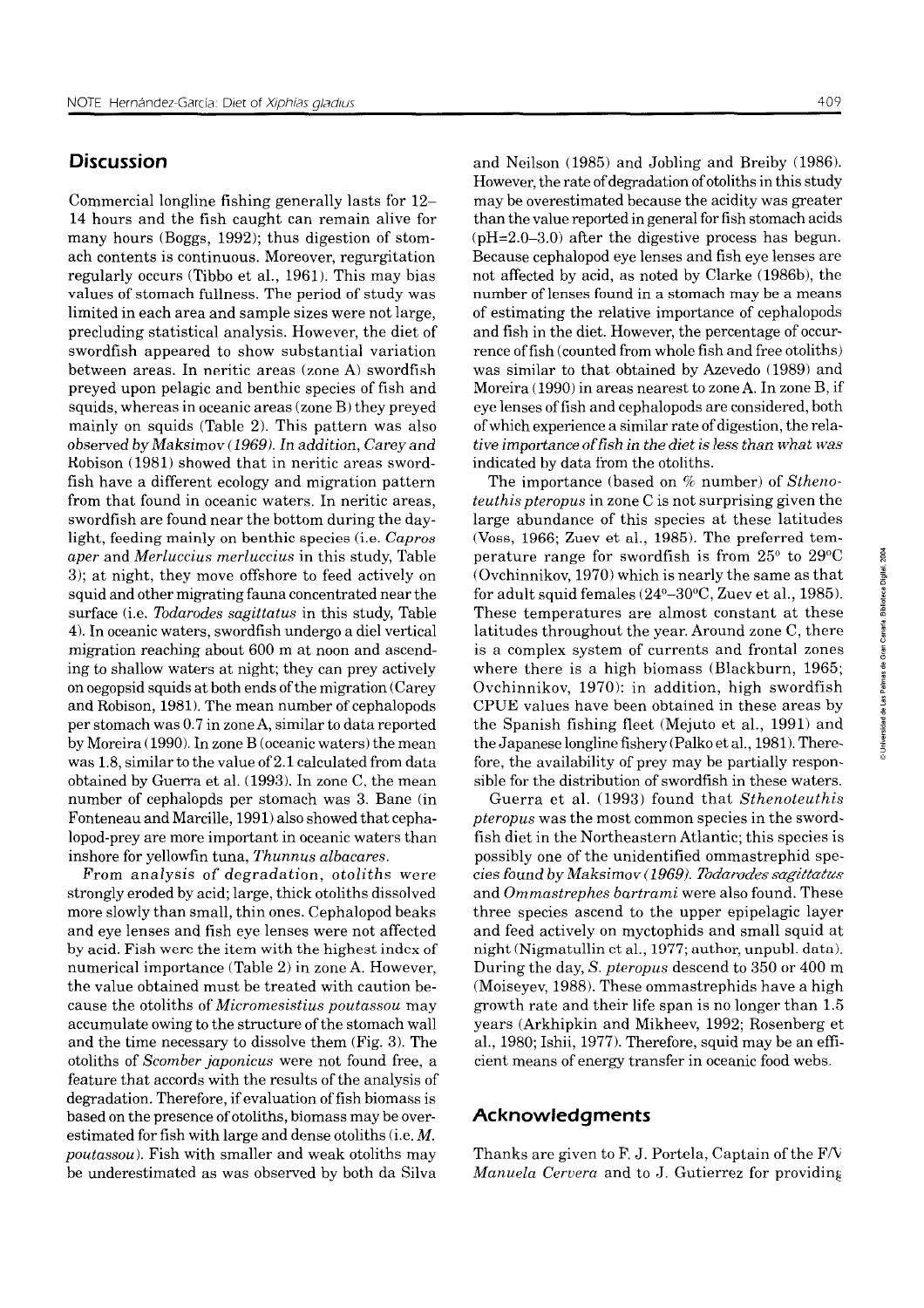samples from Zone C. Thanks are also *given* to *the*  staff of Algeciras Port for their help and for allowing me to examine swordfish stomachs there. **1** thank Professor Nikolai Potapuskin for his help with the Russian language. Special thanks are given to Carlos Bas and José J. Castro for their many suggestions and helpful comments. The author is especially grateful to Malcolm R. Clarke for allowing me to use his large collection of beaks, for the many suggestions he offered, and for his review of the manuscript.

### **Líterature cited**

#### **Arkhipkin, A., and A. A. Mikheev.**

**1992.** Age and growth of the squid Sthenoteuthis pteropus (Oegopsida: Ommastrephidae) from the Central-East Atlantic. J. Exp. Mar. Biol. Eco!. 163:261-276.

#### Azevedo, M.

**1989.** Information on the swordfish fishery in the Portuguese Continental EEZ. ICCAT Collective Vol. Scientific Papers 32(2):282-286.

### **Blackburn, M.**

**1965.** Oceanography and the ecology of tunas. Oceanogr. Mar. Biol. Ann. Rev. 3:299-322.

#### *Boggs,* **C. H.**

**1992.** Depth, capture time, and hooked longevity of longlinecaught pelagic fish: timing bites of fish with chips. Fish. Bull. 90:642-658.

### **Bouxin, M. J., and R. Legendre.**

**1936.** La faune pélagique de I:4tlantique au *largc* du Golfe de Gascogne, recueillie dans des estomacs de germons. Ann. Inst. Oceanogr., Vol. XVI:1-102.

#### **Carey, F. G., and B. H. Robison.**

**1981.** Daily patterns in the activities of swordfish, Xiphias gladius, observed by acoustic telemetry. Fish. Bull. 79277-292.

#### **Castro, J. J.**

1993. Feeding ecology of chub mackerel (Scomber japonicus) in the Canary Islands area. S. Afr. J. Mar. Sci. 13:323-328.

#### **Clarke, M. R.**

**1962.** The identification of cephalopod 'beaks' and the relationship between beak size and total body weight. Bull. *Br. Mus.* **(,Vat. Hist.)** *2001.* 8:419-480.

**1966.** A review of the systematics and ecology of oceanic squids. Adv. Mar. Biol. 4:91-300.

1980. Cephalopoda in the diet of sperm whales of the southern hemisphere and their bearing on sperm whale biology. Discovery Rep. 37: 1-324.

**1986a.** A handbook for the identification of cephalopod beaks. Clarendon Press, Oxford.

**198%.** Cephalopods in the diet of Odontocetes. In M. M. Bryden and R. J. Harrison (eds.), Research on dolphins, p. 281-321. Clarendon Press, Oxford.

### **da Silva, J., and J. D. Neilson.**

**1985.** Limitations of using otoliths recovered in scats to estimate prey consumption in seals. Can. J. Fish. Aquat. Sci. 42:1439-1442.

### **Fonteneau, A., and J. Marcille (eds.).**

**1991.** Recursos, pesca y biología de los túnidos del Atlántico Centro-Oriental. ICCAT, Madrid.

#### *Guerra,* **A., F.** *Simún,* **and** *A. E Gonzalez.*

1993. Cephalopods in the diet of the swordfish, Xiphias gladius, from the northeastern Atlantic Ocean. **1n**  Okutani et al. (eds.), The recent advances in fisheries biology. Tokai Univ. Press, Tokyo, Japan, p. 159-164.

### Härkönen, T.

**1986.** Guide to the otoliths of the bony fishes of the Northeast Atlantic. *ln* Danbiu ApS. biological consultants. Henningsens Allé 58 DK-2900, Hellerup, Denmark.

**Hecht, T., and A. Hecht.** 

**1979.** A descriptive systematic study of the otoliths of the neopterygean marine fishes of South Africa. Part IV: Siluriformes and Myctophiformes. Trans. Roy. Soc. S. Afr. 44:401-440.

*Hess,* **S.** *C.,* **and** *R. B. Toll.* 

**1981.** Methodology for specific diagnosis of cephalopod remains in stomach contents of predators with reference to the broadbill swordfish, Xiphias gladius. J. Shellfish Res. 1:161-170.

### **Hyslop, E. J.**

**1980.** Stomach contents analysis-a review of methods and their aplication. J. Fish. Bid. 17:411-429.

### **lshii, M.**

**1977.** Studies on the growth and age of the squid, Omma $strephes$   $bartrami$  (Lesueur), in the Pacific off Japan. Bull. Hokkaido Reg. Fish. Res. Lab. 42:25-31.

### **Jobling, M., and A. Breiby.**

**1986.** The use and abuse of otoliths in studies of feeding habits of marine piscivores. Sarsia 71265-274.

#### **Maksimov, V. P.**

**1969.** Pitanie bol'sheglazogo tuntsa (Thunnus obesus Lowe) i mmech-ryby (Xiphias gladius L.) vostochnoi chasti tropichesko i Atlantiki. Trudy Atlanticheskogo nauchnoissledovatel'skogo instituta rybnogo *khozyaistva* **<sup>i</sup>** okeanografii (Trudy AtlantNIRO) XXV:87-99. IEnglish Transl.: Bull. Fish. Res. Board Can. Transl. Series No. 2248.1

## **Mejuto, J., P. Sánchez, J. M. de la Serna.**

**1991.** Nominal catch per unit of effort by length groups and areas of the longline Spanish fleet targeting swordfish (Xiphias gladius) in the Atlantic, years  $1988$  to  $1990$ cornbined. ICCAT, Collective Vol. Scientific Papers 39(2):615-625.

### **Moiseyev, S. V.**

**1988. New data on vertical distribution of the orangeback<br><b>888.** New data on vertical distribution of the orangeback<br>squid *Sthenoteuthis pteronus* (Cophalapode). Becauses squid Sthenoteuthis pteropus (Cephalopoda). Resources and biological bases of rational use of commercial invertebrates. All-USSR Conf., Vladivostok, Abstr. Commun.: p. 89-90.

### **Moreira, F.**

1990. Food of the swordfish, Xiphias gladius Linnaeus, 1758, off the Portuguese coast. J. Fish Biol. 36:623-624. **Nesis, K. N.** 

**1987.** Cephalopods of the world. *1n* L. A. Burgess (ed.), T. F. H. Publications, Neptune City, NL, for the English translation. [Original in Russian.1

### **Nigmatullin, Ch. M., M. A. Pínchukov, and**

**N. M. Toporova.** 

**1977.** The feeding of two background species of epipelagic squids of the Atlantic Ocean. *In* All-union scientific conference on the utilization of commercial invertebrates for *food, fodder* aad technical purposes. Abstracts of Reports, p. 58-60. [Original in Russian.]

#### **Ovchinnikov, V. V.**

**1970.** Mech-ryba i parusnikovye (Atlanticheski okean). Ekologiya i funktsional (naya morfologiya). (Swordfishes